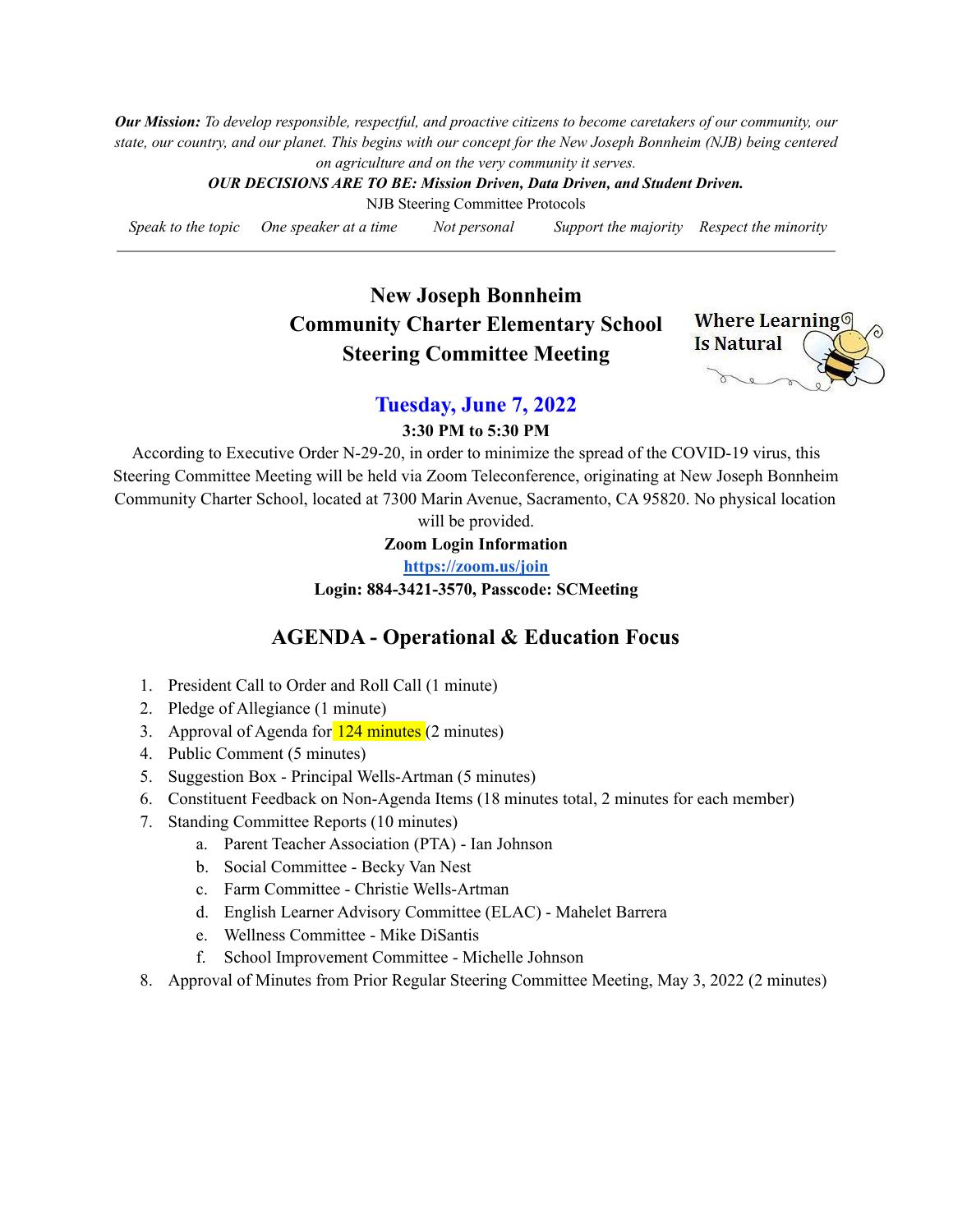#### **NEW BUSINESS**

- 9. Steering Committee Operations Items
	- a. Parent/Community Elections Results Michelle Johnson (5 minutes)
	- b. 2022-23 Steering Committee Meeting Schedule & Recommendations Michelle Johnson (8 minutes)
- 10. School Operations Items
	- a. Proposal to hire Charter Renewal Consultants: Jim Scheible, Independent Consultant and Shannon Wheatley, Founder & CEO of Lane 9 Consulting: Presentation - Christie Wells Artman (20 minutes)
	- b. NJB Local Control and Accountability Plan (LCAP) Presentation & Discussion Christie Wells Artman (10 minutes)

#### **STANDING ITEMS**

- 11. Steering Committee Operations Items -none
- 12. School Operations Items
	- a. Status of Approved Programs & Purchases Michelle Johnson (8 minutes)
		- i. Purchase of Social Studies Weekly (September '21)
		- ii. Purchase of iReady (October 5 '21)
		- iii. Purchase of Standards Plus (October 5 '21)
		- iv. Post Classified Positions: 2 Aides, Yard Duty, Garden Steward (October 11 '21)
		- v. Purchase of Desks (November '21)
		- vi. Gifted & Talented Education (GATE) Testing (January '22)
		- vii. 2022-23 Curriculum Timely Orders (February '22)
		- viii. Transitional Kindergarten at NJB (February '22)
	- b. Status of Other Programs & Purchases Michelle Johnson (2 minutes)
		- i. Charging Carts
		- ii. Plumbing Repairs
		- iii. Covered Outdoor Dining
- 13. 2022-23 Budget: Discussion & **Vote to Approve** Christie Wells-Artman (8 minutes)

#### **INFORMATIONAL ITEMS**

- 14. Budget Items: Informational Principal Wells Artman (3 minutes)
	- a. Budget Updates
	- b. Enrollment
	- c. Purchase Orders and Requisitions
	- d. Facilities, Office & Technology Repairs, Work Orders
- 15. Scholar Outcomes: Informational Principal Wells Artman (5 minutes)
	- a. California Assessment of Student Performance and Progress (CAASPP): May 2022
	- b. Staff Professional Development
- 16. Other Educational Updates: Informational Principal Wells-Artman (5 minutes)
	- a. COVID-19 Protocol Updates & Compliance
	- b. Upcoming Events Calendar
	- c. Staffing, Open Positions & Substitutes
- 17. Steering Committee Member Announcements (5 minutes)